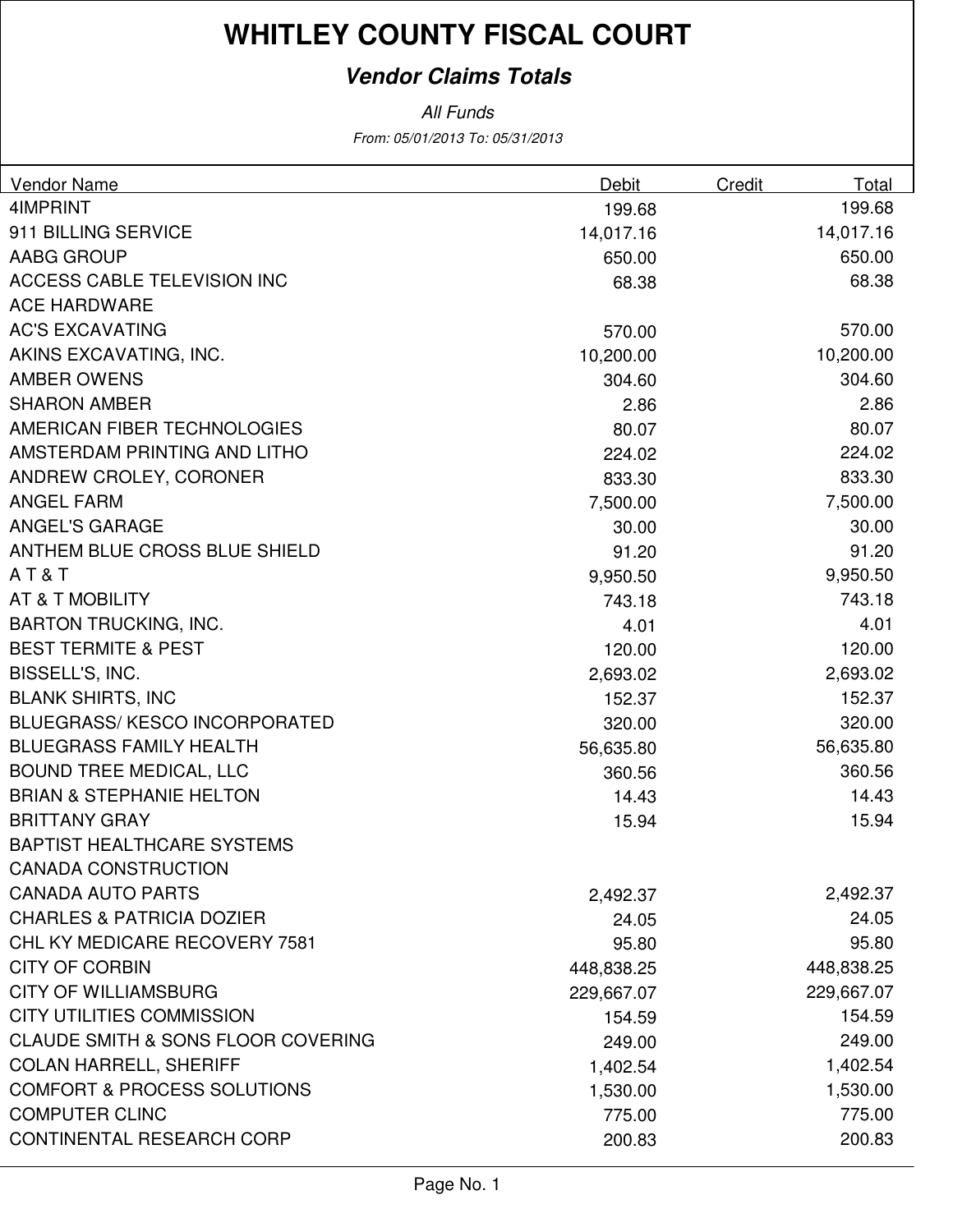## **Vendor Claims Totals**

All Funds

From: 05/01/2013 To: 05/31/2013

| CORBIN INDEPENDENT SCHOOL DISTRICT<br>126.12<br>126.12<br><b>CORBIN HIGH SCHOOL</b><br>500.00<br>500.00<br><b>COUNTRY SUNSHINE FARMS</b><br>780.00<br>780.00<br><b>CUMBERLAND FALLS WATER DIST</b><br>85.56<br>85.56<br>CUMBERLAND VALLEY ELECTRIC, INC.<br>1,037.24<br>1,037.24<br>133.20<br><b>DAVID OWENS</b><br>133.20<br>DAVIS SALVAGE INC<br>65.00<br>65.00<br>D C ELEVATOR COMPANY, INC.<br>550.00<br>550.00<br><b>DEBRA GOINS</b><br>8.02<br>8.02<br><b>DELTA DENTAL</b><br>1,893.90<br>1,893.90<br>DELTA NATURAL GAS CO., INC.<br>3,095.91<br>3,095.91<br><b>DISH NETWORK</b><br>188.16<br>188.16<br><b>FAMILY DOLLAR STORE</b><br>898.70<br>898.70<br>DOMINO'S PIZZA OF WILLIAMSBURG<br>185.98<br>185.98<br>ECSI, LLC<br>85.00<br>85.00<br><b>ELIZABETH OSBORNE</b><br>3.30<br>3.30<br><b>ELLA &amp; LENNY HENDERLIGHT</b><br>5.93<br>5.93<br><b>ELLIS SANITATION</b><br>ELLISON'S SANITARY SUPPLY CO., INC.<br>148.68<br>148.68<br>ELMO GREER & SONS, INC.<br>11,456.70<br>11,456.70 | <b>Vendor Name</b>     | Debit  | Credit | Total  |
|-------------------------------------------------------------------------------------------------------------------------------------------------------------------------------------------------------------------------------------------------------------------------------------------------------------------------------------------------------------------------------------------------------------------------------------------------------------------------------------------------------------------------------------------------------------------------------------------------------------------------------------------------------------------------------------------------------------------------------------------------------------------------------------------------------------------------------------------------------------------------------------------------------------------------------------------------------------------------------------------------|------------------------|--------|--------|--------|
|                                                                                                                                                                                                                                                                                                                                                                                                                                                                                                                                                                                                                                                                                                                                                                                                                                                                                                                                                                                                 |                        |        |        |        |
|                                                                                                                                                                                                                                                                                                                                                                                                                                                                                                                                                                                                                                                                                                                                                                                                                                                                                                                                                                                                 |                        |        |        |        |
|                                                                                                                                                                                                                                                                                                                                                                                                                                                                                                                                                                                                                                                                                                                                                                                                                                                                                                                                                                                                 |                        |        |        |        |
|                                                                                                                                                                                                                                                                                                                                                                                                                                                                                                                                                                                                                                                                                                                                                                                                                                                                                                                                                                                                 |                        |        |        |        |
|                                                                                                                                                                                                                                                                                                                                                                                                                                                                                                                                                                                                                                                                                                                                                                                                                                                                                                                                                                                                 |                        |        |        |        |
|                                                                                                                                                                                                                                                                                                                                                                                                                                                                                                                                                                                                                                                                                                                                                                                                                                                                                                                                                                                                 |                        |        |        |        |
|                                                                                                                                                                                                                                                                                                                                                                                                                                                                                                                                                                                                                                                                                                                                                                                                                                                                                                                                                                                                 |                        |        |        |        |
|                                                                                                                                                                                                                                                                                                                                                                                                                                                                                                                                                                                                                                                                                                                                                                                                                                                                                                                                                                                                 |                        |        |        |        |
|                                                                                                                                                                                                                                                                                                                                                                                                                                                                                                                                                                                                                                                                                                                                                                                                                                                                                                                                                                                                 |                        |        |        |        |
|                                                                                                                                                                                                                                                                                                                                                                                                                                                                                                                                                                                                                                                                                                                                                                                                                                                                                                                                                                                                 |                        |        |        |        |
|                                                                                                                                                                                                                                                                                                                                                                                                                                                                                                                                                                                                                                                                                                                                                                                                                                                                                                                                                                                                 |                        |        |        |        |
|                                                                                                                                                                                                                                                                                                                                                                                                                                                                                                                                                                                                                                                                                                                                                                                                                                                                                                                                                                                                 |                        |        |        |        |
|                                                                                                                                                                                                                                                                                                                                                                                                                                                                                                                                                                                                                                                                                                                                                                                                                                                                                                                                                                                                 |                        |        |        |        |
|                                                                                                                                                                                                                                                                                                                                                                                                                                                                                                                                                                                                                                                                                                                                                                                                                                                                                                                                                                                                 |                        |        |        |        |
|                                                                                                                                                                                                                                                                                                                                                                                                                                                                                                                                                                                                                                                                                                                                                                                                                                                                                                                                                                                                 |                        |        |        |        |
|                                                                                                                                                                                                                                                                                                                                                                                                                                                                                                                                                                                                                                                                                                                                                                                                                                                                                                                                                                                                 |                        |        |        |        |
|                                                                                                                                                                                                                                                                                                                                                                                                                                                                                                                                                                                                                                                                                                                                                                                                                                                                                                                                                                                                 |                        |        |        |        |
|                                                                                                                                                                                                                                                                                                                                                                                                                                                                                                                                                                                                                                                                                                                                                                                                                                                                                                                                                                                                 |                        |        |        |        |
|                                                                                                                                                                                                                                                                                                                                                                                                                                                                                                                                                                                                                                                                                                                                                                                                                                                                                                                                                                                                 |                        |        |        |        |
|                                                                                                                                                                                                                                                                                                                                                                                                                                                                                                                                                                                                                                                                                                                                                                                                                                                                                                                                                                                                 |                        |        |        |        |
|                                                                                                                                                                                                                                                                                                                                                                                                                                                                                                                                                                                                                                                                                                                                                                                                                                                                                                                                                                                                 | EMCON HOME GUARD, INC. | 770.00 |        | 770.00 |
| 425.00<br><b>EZ COUNTRY</b><br>425.00                                                                                                                                                                                                                                                                                                                                                                                                                                                                                                                                                                                                                                                                                                                                                                                                                                                                                                                                                           |                        |        |        |        |
| <b>FALLS FORD</b>                                                                                                                                                                                                                                                                                                                                                                                                                                                                                                                                                                                                                                                                                                                                                                                                                                                                                                                                                                               |                        |        |        |        |
| <b>FAULKNER AND TAYLOR</b><br>253.78<br>253.78                                                                                                                                                                                                                                                                                                                                                                                                                                                                                                                                                                                                                                                                                                                                                                                                                                                                                                                                                  |                        |        |        |        |
| FIRST CLASS TRUCK & AUTO REPAIR, LLC<br>1,514.88<br>1,514.88                                                                                                                                                                                                                                                                                                                                                                                                                                                                                                                                                                                                                                                                                                                                                                                                                                                                                                                                    |                        |        |        |        |
| FIRST RESPONSE OF THE BLUEGRASS<br>362.00<br>362.00                                                                                                                                                                                                                                                                                                                                                                                                                                                                                                                                                                                                                                                                                                                                                                                                                                                                                                                                             |                        |        |        |        |
| <b>FLEETONE</b><br>18,449.44<br>18,449.44                                                                                                                                                                                                                                                                                                                                                                                                                                                                                                                                                                                                                                                                                                                                                                                                                                                                                                                                                       |                        |        |        |        |
| G & C SUPPLY CO. INC.<br>385.58<br>385.58                                                                                                                                                                                                                                                                                                                                                                                                                                                                                                                                                                                                                                                                                                                                                                                                                                                                                                                                                       |                        |        |        |        |
| G & E DRIVE-IN<br>314.54<br>314.54                                                                                                                                                                                                                                                                                                                                                                                                                                                                                                                                                                                                                                                                                                                                                                                                                                                                                                                                                              |                        |        |        |        |
| GOLDBUG VOLUNTEER FIRE DEPARTMENT, INC.<br>500.00<br>500.00                                                                                                                                                                                                                                                                                                                                                                                                                                                                                                                                                                                                                                                                                                                                                                                                                                                                                                                                     |                        |        |        |        |
| <b>HARDEE'S</b><br>105.00<br>105.00                                                                                                                                                                                                                                                                                                                                                                                                                                                                                                                                                                                                                                                                                                                                                                                                                                                                                                                                                             |                        |        |        |        |
| <b>HERMAN STANLEY</b><br>45.29<br>45.29                                                                                                                                                                                                                                                                                                                                                                                                                                                                                                                                                                                                                                                                                                                                                                                                                                                                                                                                                         |                        |        |        |        |
| HINKLE CONTRACTING CORPORATION<br>15,539.35<br>15,539.35                                                                                                                                                                                                                                                                                                                                                                                                                                                                                                                                                                                                                                                                                                                                                                                                                                                                                                                                        |                        |        |        |        |
| <b>HOLSTON GASES</b><br>3,365.07<br>3,365.07                                                                                                                                                                                                                                                                                                                                                                                                                                                                                                                                                                                                                                                                                                                                                                                                                                                                                                                                                    |                        |        |        |        |
| HUMANA HEALTH PLAN INC                                                                                                                                                                                                                                                                                                                                                                                                                                                                                                                                                                                                                                                                                                                                                                                                                                                                                                                                                                          |                        |        |        |        |
| HUMANA HEALTH CARE PLANS<br>392.94<br>392.94                                                                                                                                                                                                                                                                                                                                                                                                                                                                                                                                                                                                                                                                                                                                                                                                                                                                                                                                                    |                        |        |        |        |
| <b>HOMETOWN IGA #57</b><br>195.05<br>195.05                                                                                                                                                                                                                                                                                                                                                                                                                                                                                                                                                                                                                                                                                                                                                                                                                                                                                                                                                     |                        |        |        |        |
| <b>INTERNAL REVENUE SERVICE</b><br>876.24<br>876.24                                                                                                                                                                                                                                                                                                                                                                                                                                                                                                                                                                                                                                                                                                                                                                                                                                                                                                                                             |                        |        |        |        |
| <b>JAMIE FUSON</b><br>662.75<br>662.75                                                                                                                                                                                                                                                                                                                                                                                                                                                                                                                                                                                                                                                                                                                                                                                                                                                                                                                                                          |                        |        |        |        |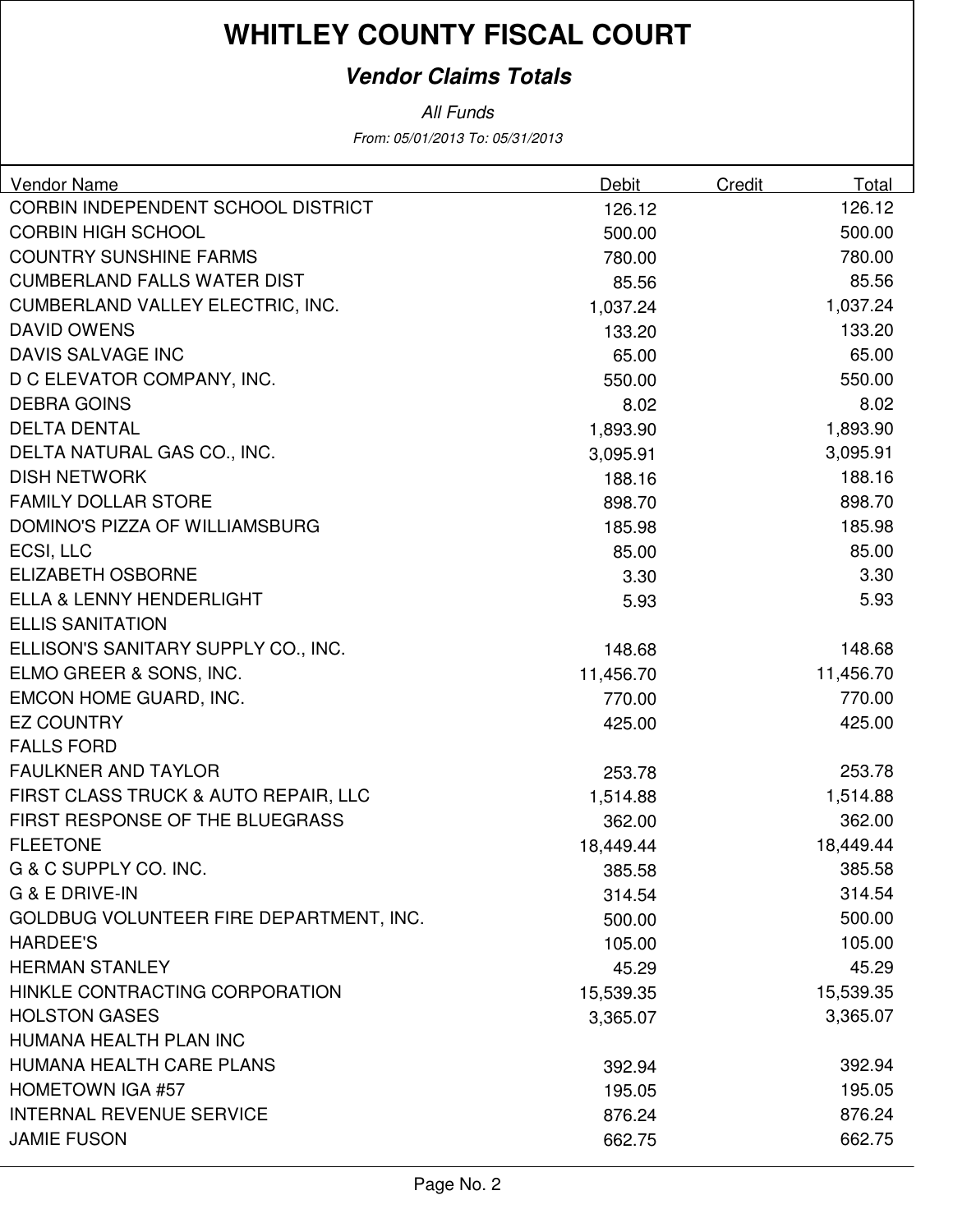## **Vendor Claims Totals**

All Funds

From: 05/01/2013 To: 05/31/2013

| <b>Vendor Name</b>                 | Debit     | Credit | Total     |
|------------------------------------|-----------|--------|-----------|
| JDB, INC                           | 145.66    |        | 145.66    |
| <b>JERRY LEACH</b>                 | 300.00    |        | 300.00    |
| <b>JIMMY VANCE</b>                 | 657.28    |        | 657.28    |
| JOHNNY WHEELS OF WILLIAMSBURG, INC | 38.95     |        | 38.95     |
| <b>JONES MARKET GROCERY</b>        | 30.46     |        | 30.46     |
| <b>KACERS</b>                      |           |        |           |
| K A C O ALL LINES FUND             |           |        |           |
| KACO UNEMPLOYMENT INS. FUND        | 78,481.81 |        | 78,481.81 |
| KAY SCHWARTZ, COUNTY CLERK         | 6,179.25  |        | 6,179.25  |
| KELLWELL FOOD MANAGEMENT           | 20,898.56 |        | 20,898.56 |
| KU                                 | 11,977.17 |        | 11,977.17 |
| <b>KENWAY DISTRIBUTORS</b>         | 701.84    |        | 701.84    |
| <b>KIMBELL MIDWEST</b>             | 268.55    |        | 268.55    |
| <b>KMCA</b>                        | 2,245.00  |        | 2,245.00  |
| KNOX COUNTY UTILITIES COMMISSION   | 15.87     |        | 15.87     |
| KNOXVILLE CULLIGAN WATER           | 9,663.00  |        | 9,663.00  |
| <b>KENTUCKY RETIREMENT SYSTEM</b>  | 306.43    |        | 306.43    |
| KENTUCKY REVENUE CABINET           | 210.18    |        | 210.18    |
| KY SPIRIT HEALTH PLAN              | 292.50    |        | 292.50    |
| <b>KY SPRING WATER</b>             | 192.35    |        | 192.35    |
| <b>KENTUCKY STATE TREASURER</b>    | 71,006.53 |        | 71,006.53 |
| <b>LARRY HAMBLIN</b>               | 7,386.25  |        | 7,386.25  |
| <b>LIDA J. POWERS</b>              | 600.00    |        | 600.00    |
| MAPLE CREEK CHURCH OF GOD          | 500.00    |        | 500.00    |
| <b>MELINDA MIMMS</b>               | 725.20    |        | 725.20    |
| <b>MELISSA S GRAY</b>              | 11.30     |        | 11.30     |
| <b>FISCALSOFT CORPORATION</b>      | 16,640.00 |        | 16,640.00 |
| <b>MORGAN TRUCK PARTS</b>          | 62.48     |        | 62.48     |
| <b>M.R. TRANSMISSIONS</b>          | 332.00    |        | 332.00    |
| <b>NEWS JOURNAL</b>                | 1,777.13  |        | 1,777.13  |
| NI GOVERNMENT SERVICES, INC.       | 81.00     |        | 81.00     |
| NORFOLK SOUTHERN COMBINES          | 2,746.95  |        | 2,746.95  |
| <b>NORVEX SUPPLY</b>               | 2,802.07  |        | 2,802.07  |
| <b>OWENS AUTO PARTS</b>            | 1,181.84  |        | 1,181.84  |
| PATTERSON CREEK VFD                | 200.00    |        | 200.00    |
| PATTON CHESTNUT BINDER, INC.       | 5,000.00  |        | 5,000.00  |
| <b>PEGGY DANIEL</b>                | 19.95     |        | 19.95     |
| PLEASANT HILL CHURCH OF GOD        | 500.00    |        | 500.00    |
| PLEASANT VIEW VFD                  | 500.00    |        | 500.00    |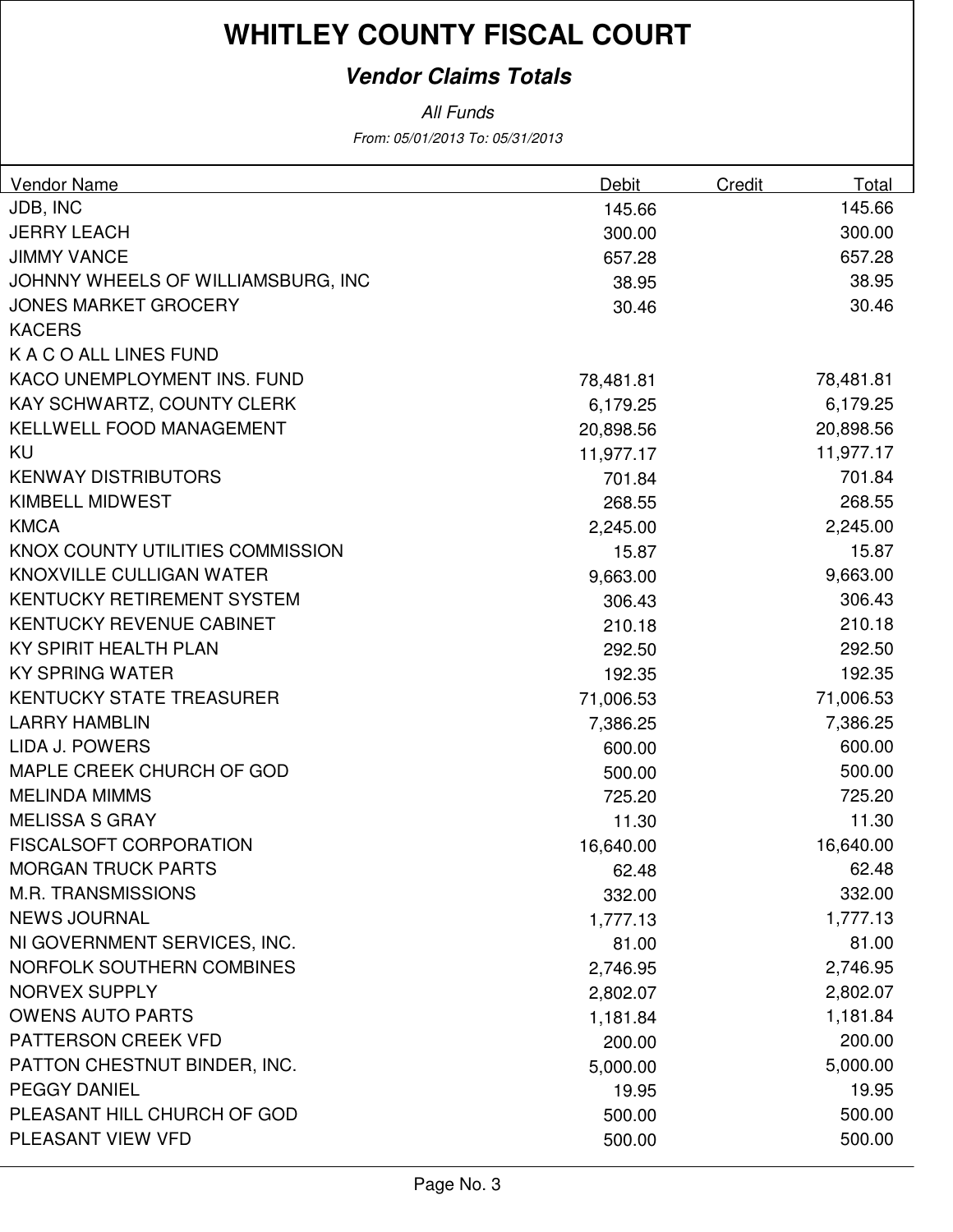## **Vendor Claims Totals**

From: 05/01/2013 To: 05/31/2013 All Funds

| Vendor Name                       | <b>Debit</b> | Credit | Total     |
|-----------------------------------|--------------|--------|-----------|
| POFF CARTING SERVICE              | 33,528.14    |        | 33,528.14 |
| PREFERRED LAB SERVICE             | 1,000.00     |        | 1,000.00  |
| PREWITT FARM SUPPLY               | 371.51       |        | 371.51    |
| <b>QUALITY CARE AUTO SERVICE</b>  | 3,906.63     |        | 3,906.63  |
| <b>QUILL CORPORATION</b>          | 199.46       |        | 199.46    |
| <b>RANDY SCHENK</b>               | 10.00        |        | 10.00     |
| R. C. MILLER OIL CO               | 9,839.42     |        | 9,839.42  |
| <b>REEDS HEAVY EQUIPMENT</b>      |              |        |           |
| <b>REEDS TRANSMISSION</b>         | 1,200.00     |        | 1,200.00  |
| <b>ROBBIE BROWN</b>               | 90.48        |        | 90.48     |
| ROCKHOLD V.F.D.                   | 500.00       |        | 500.00    |
| <b>ROGER WELLS</b>                | 344.65       |        | 344.65    |
| <b>WHITLEY COUNTY PVA</b>         | 12,600.00    |        | 12,600.00 |
| <b>ROY SILER</b>                  | 160.20       |        | 160.20    |
| <b>SANDRA HOKE</b>                | 216.24       |        | 216.24    |
| <b>SAXTON BAPTIST YOUTH GROUP</b> | 500.00       |        | 500.00    |
| <b>SGT JOES</b>                   | 357.00       |        | 357.00    |
| <b>SHIRLEY WILSON</b>             | 42.96        |        | 42.96     |
| SOUTHEASTERN EMERGENCY EQUIP.     | 1,286.17     |        | 1,286.17  |
| SOUTHEASTERN KY MAINTENANCE       | 225.00       |        | 225.00    |
| SOUTHERN HEALTH PARTNERS          | 20,797.60    |        | 20,797.60 |
| <b>SOUTH WHITLEY VFD</b>          | 500.00       |        | 500.00    |
| <b>SPRINT WIRELESS</b>            | 684.03       |        | 684.03    |
| STERICYCLE, INC.                  | 332.08       |        | 332.08    |
| <b>STEVE RAWLINGS</b>             | 13.83        |        | 13.83     |
| <b>SUBWAY</b>                     | 454.46       |        | 454.46    |
| <b>TASTE OF THE COUNTRY</b>       | 345.00       |        | 345.00    |
| TAYLOR EQUIPMENT CORP.            | 4,800.00     |        | 4,800.00  |
| TAYLOR, KELLER & OSWALD, PLLC     | 50.00        |        | 50.00     |
| <b>TEKS WORK</b>                  | 195.00       |        | 195.00    |
| THE HOSE HOUSE, INC.              | 73.84        |        | 73.84     |
| TIME WARNER CABLE                 | 69.54        |        | 69.54     |
| T & L STEEL, INC.                 | 39.00        |        | 39.00     |
| <b>TONY'S FRAME &amp; BODY</b>    | 1,588.12     |        | 1,588.12  |
| <b>TRUMAN PREWITT</b>             | 232.78       |        | 232.78    |
| 2 GETON NET, INC.                 | 589.92       |        | 589.92    |
| UNIQUE PAVING MATERIALS           | 2,177.45     |        | 2,177.45  |
| US BANK CT - LOUISVILLE - KY      | 4,788.33     |        | 4,788.33  |
| <b>U.S. POSTMASTER</b>            | 230.00       |        | 230.00    |